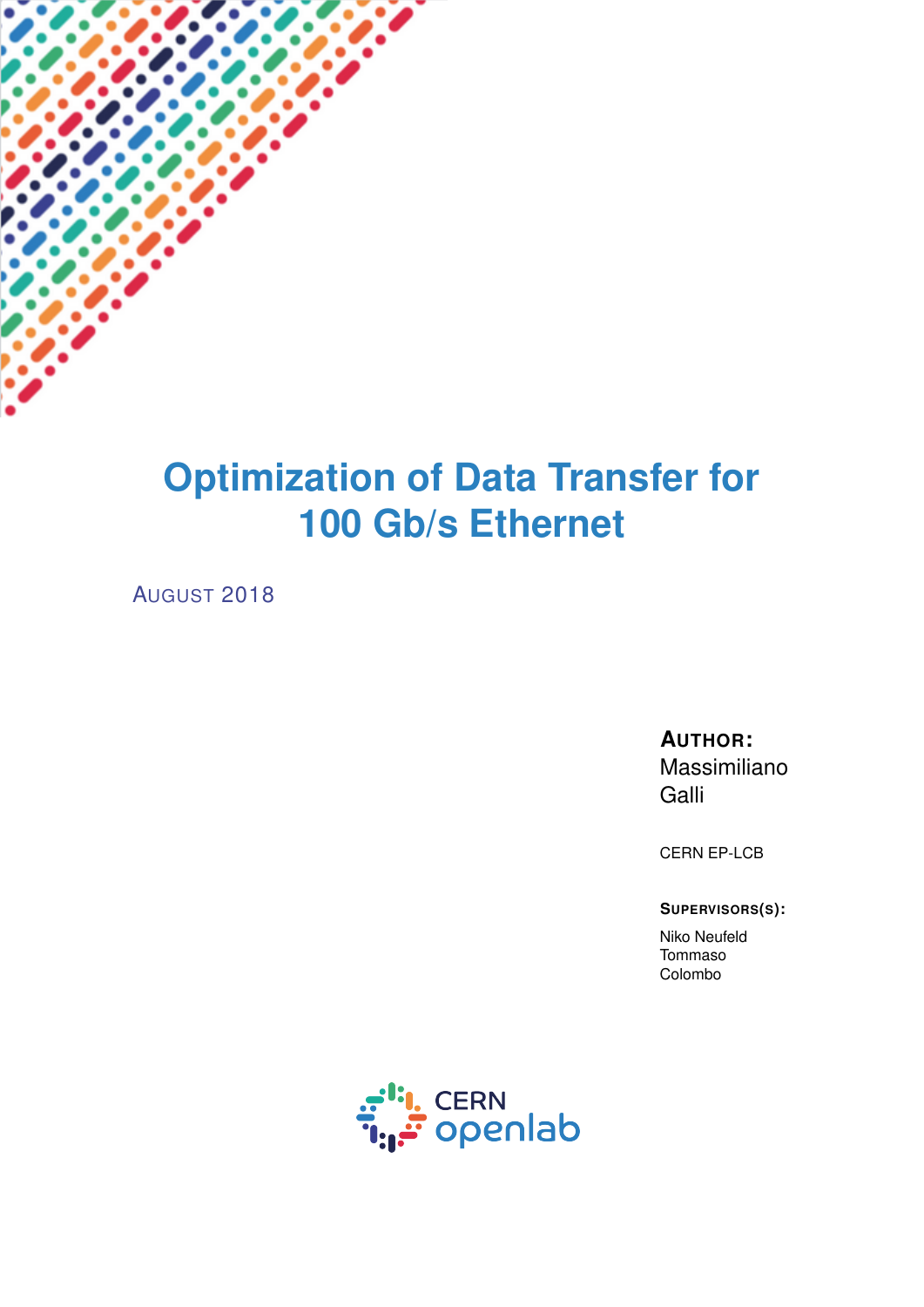

### **Abstract**

In 2019 the LHCb experiment will go through an important upgrade, that will improve performance in many fields. One oh these fields is the DAQ system: it consists of a big flow of data that comes from the network and reaches a set of disks, where data are stored. This flow of data needs to be placed on the hardware in order to optimize the performance: high bandwidth and low CPU utilization are two key ingredients to achieve this goal. The first part of this project is about this: we realize a very basic test setup, consisting of two servers connected through a 100 Gbit/s Ethernet Interface and we optimize the data transfer in terms of bandwidth and CPU utilization. In the second part a set of disks is connected to one of the two servers, in order to simulate a typical storage system. After optimizing the data transfer, a series of measurements of bandwidth as a function of the packet size is performed: the reason for this is to study the behaviour of the Data Direct Input/Output (DDIO) technology, that allows data packets of certain sizes to go directly from network to L3 cache, without touching the main memory; this should, in principle, enhance the performance in some cases.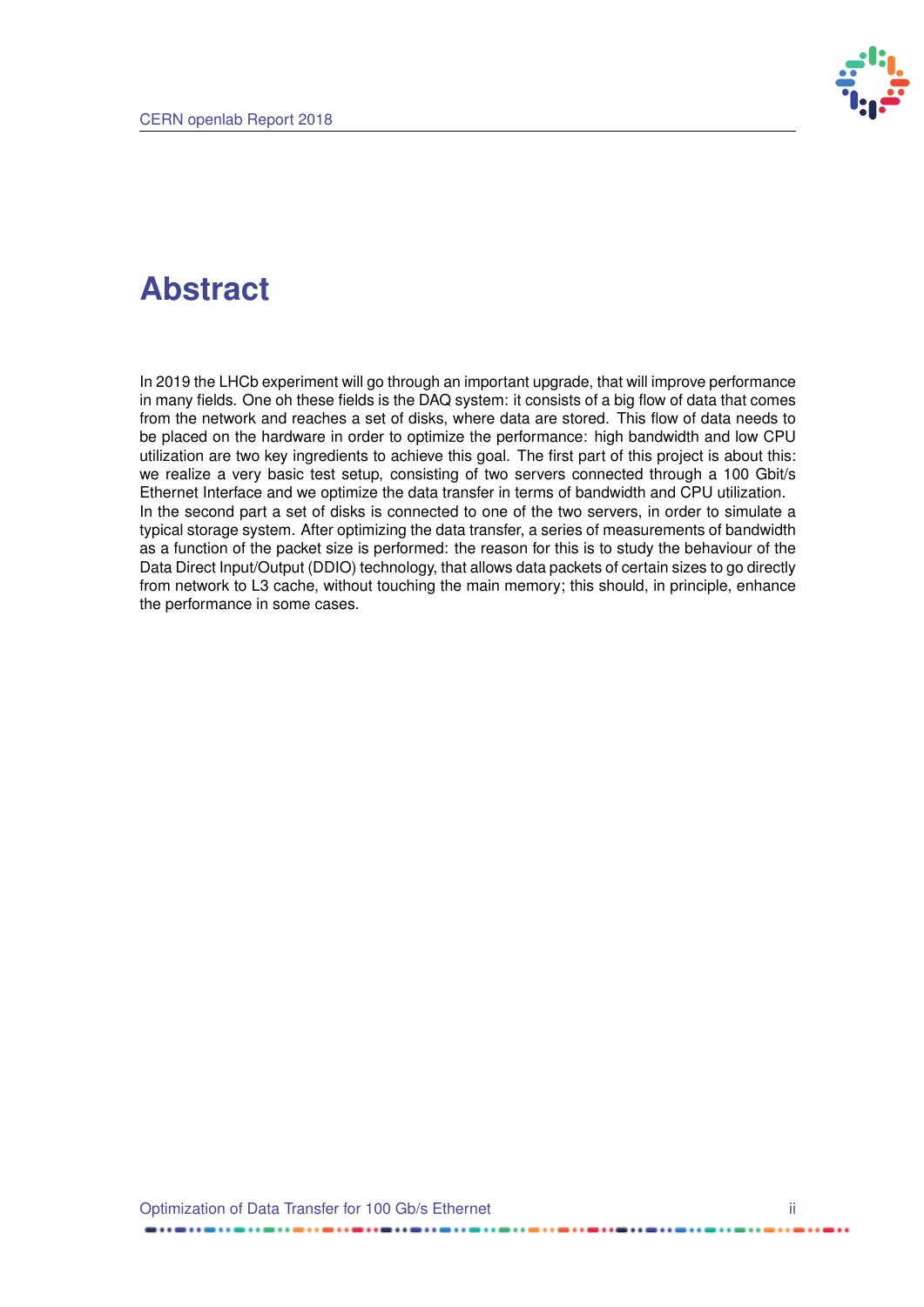

## <span id="page-2-0"></span>**Contents**

| <b>Contents</b> |                                                               | iii.                                                                               |
|-----------------|---------------------------------------------------------------|------------------------------------------------------------------------------------|
|                 | 1 The Test Setup                                              |                                                                                    |
| $2^{\circ}$     | <b>Network Optimization</b>                                   | $\mathbf{2}$<br>$\overline{2}$<br>$\overline{\mathbf{3}}$<br>$\boldsymbol{\Delta}$ |
|                 | 3 Storage System and DDIO analysis<br>3 1<br>3.3 <sup>°</sup> | 6<br>6<br>6<br>- 6                                                                 |
|                 | 4 Conclusions                                                 | 11                                                                                 |
|                 | <b>Bibliography</b>                                           |                                                                                    |

......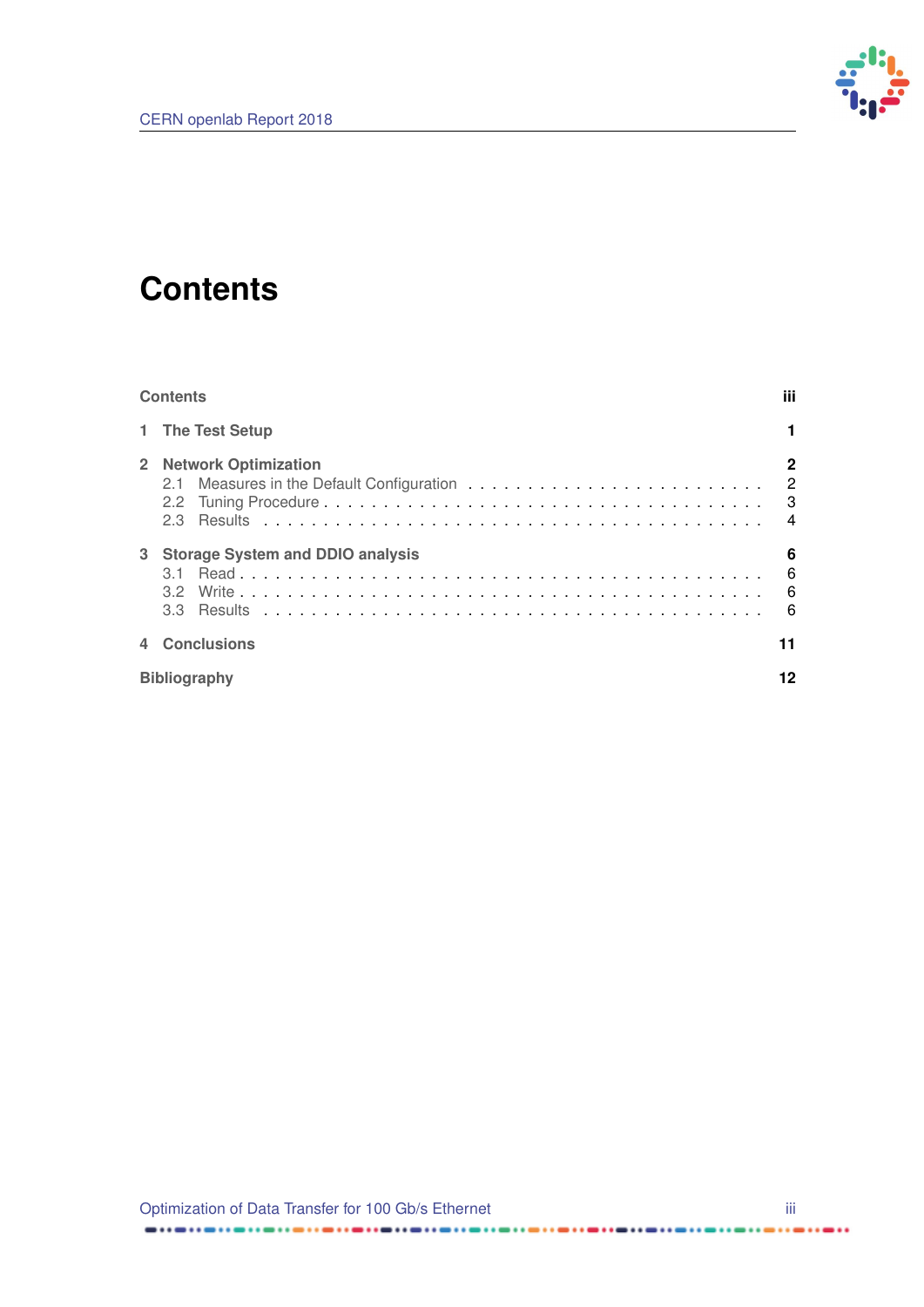### <span id="page-3-0"></span>**1. The Test Setup**

The first thing we did was realize a test setup that has both a network and a storage system part. A reproduction of the setup is shown in Fig. [1.1:](#page-3-1) it consists of two servers, each one having 40 CPUs distributed on two NUMA nodes, connected through a 100 Gbit/s Ethernet Interface; one of the servers is also connected to 96 disks, arranged in two parts controlled by two different controllers. The maximum allowed transfer rates are shown in Fig. [1.1.](#page-3-1) The following are the technical specifications of the different parts:

- CPUs : Intel Xeon CPU E5-2630 v4 2.20GHz
- NICs : Mellanox Technologies MT27700 Family [ConnectX-4]
- Disk controllers: LSI Logic / Symbios Logic SAS3008 PCI-Express Fusion-MPT SAS-3

<span id="page-3-1"></span>

• Disks : TOSHIBA MG04ACA6 FS3B

Figure 1.1: Reproduction of the test setup used in the project.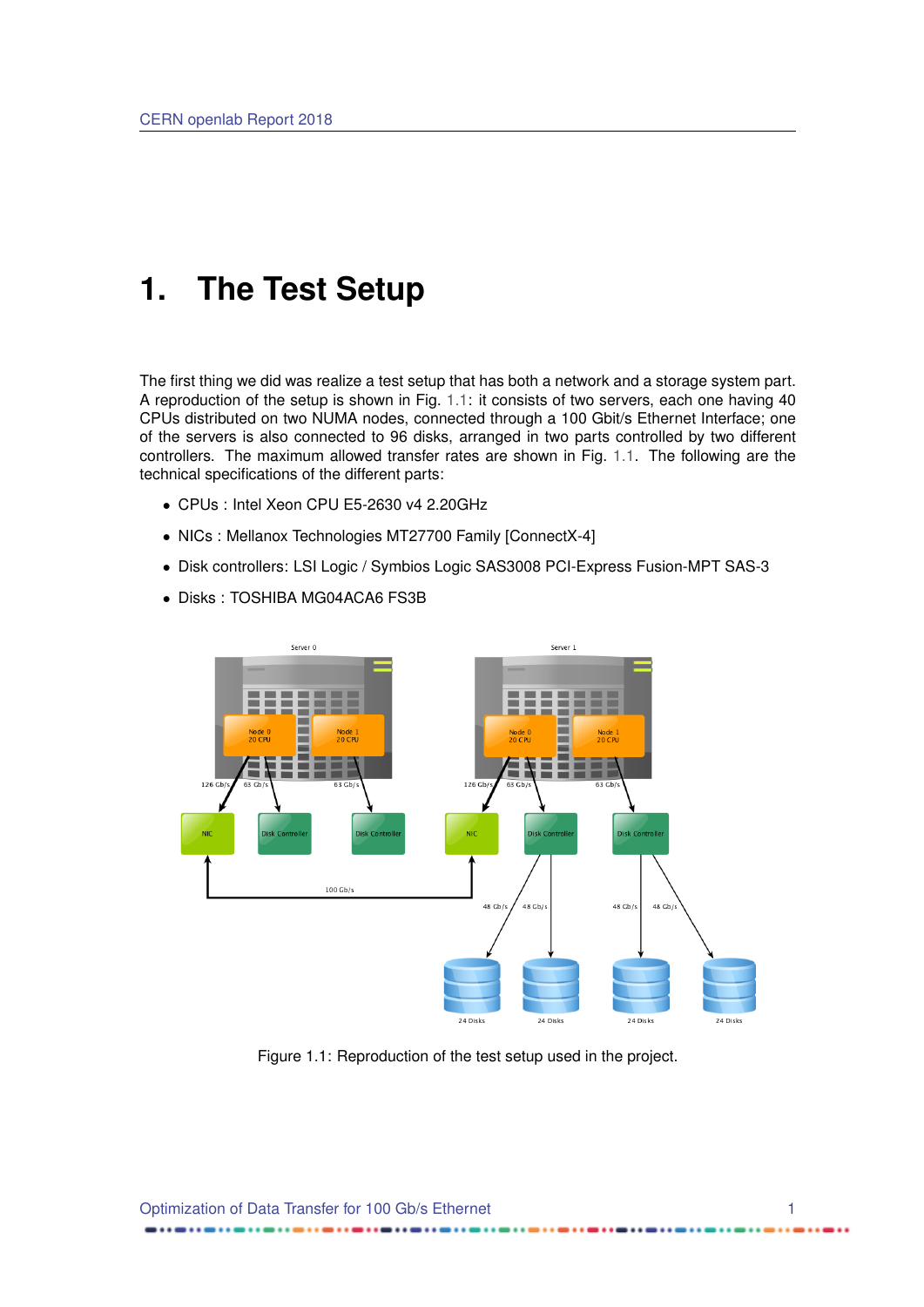

### <span id="page-4-0"></span>**2. Network Optimization**

#### <span id="page-4-1"></span>**2.1 Measures in the Default Configuration**

In order to find which parts needed to be tuned to encrease performance, we first performed some measurements with the servers in their default configuration. The results of the measurements of bandwidth and CPU utilization are shown in Figs. [2.1](#page-4-2) and [2.2:](#page-5-2) since both the numbers of parallel streams used seem to have side effects (4 streams do not reach the maximum bandwidth, while 12 streams imply a high CPU utilization), the following step was to configure the machines in order to reach the maximum bandwidth whit just 4 streams.

<span id="page-4-2"></span>

Figure 2.1: Measurements of bandwidth with the two machines in their default configuration; the orange line shows the level achieved using 12 parallel streams of data, the blue line the level achieved using only 4 streams of data.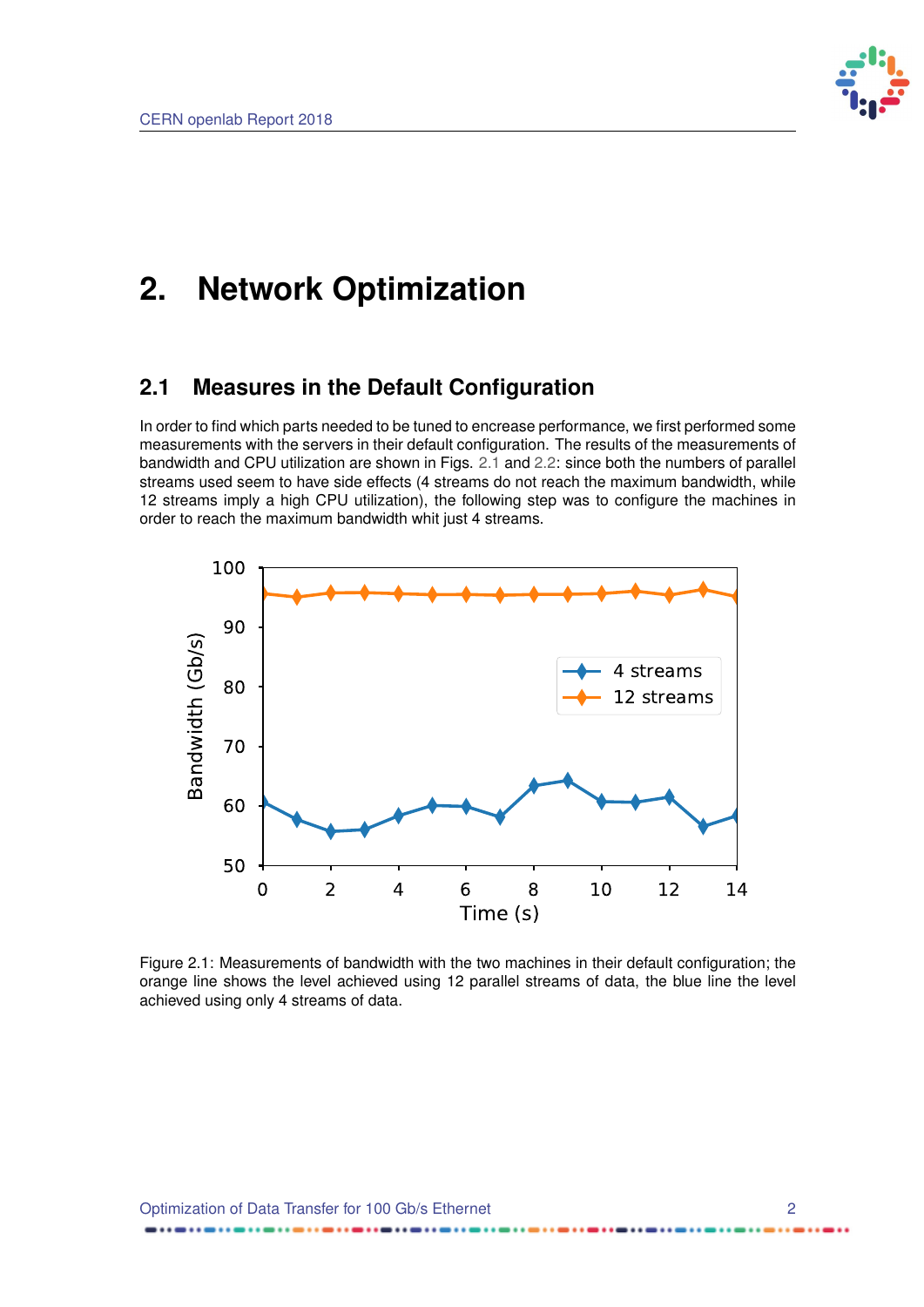

<span id="page-5-2"></span>

Figure 2.2: Measurements of CPU utilization with the two machines in their default configuration; the orange line shows the level achieved using 12 parallel streams of data, the blue line the level achieved using only 4 streams of data.

#### <span id="page-5-0"></span>**2.2 Tuning Procedure**

Here we summarize the main steps of the procedure followed to encrease the performance with four parallel streams of data:

**Disable IRQbalance** IRQbalance is a command line tool that distributes hardware interrupts across processors to improve system performance. It runs by default, but it needs to be disabled in order to make a customized tuning.

**Reassign CPU-IRQ affinities** By modifying a series of scripts, it is possible to make different CPUs handle different hardware interrupts. In this specific case, we need to handle the interrupts coming from the NIC: we assign them to the first four CPUs in the NUMA node connected to the NIC, in order to make the data flow travel the shortest possible path.

**Assign port-queue priority** NICs have ring buffers, called RX (receive) and TX (transmit), that are used to store incoming packets until they can be processed by the device driver. Using Ethtool, it is possible to assign data packets coming from a specific port to a specific ring buffer: in this way the packets are not spread through all the RXs. In this specific case, we assign the packets coming the ports were the four streams are placed to the first four ring buffers.

**Application pinning** The last operation to do is forcing the benchmark tool (Iperf) to be executed on a set of CPUs which is not the one we assigned the IRQs to. In this specific case, we bound Iperf to the second four CPUs in the NUMA node connected to the NIC.

<span id="page-5-1"></span>Optimization of Data Transfer for 100 Gb/s Ethernet 3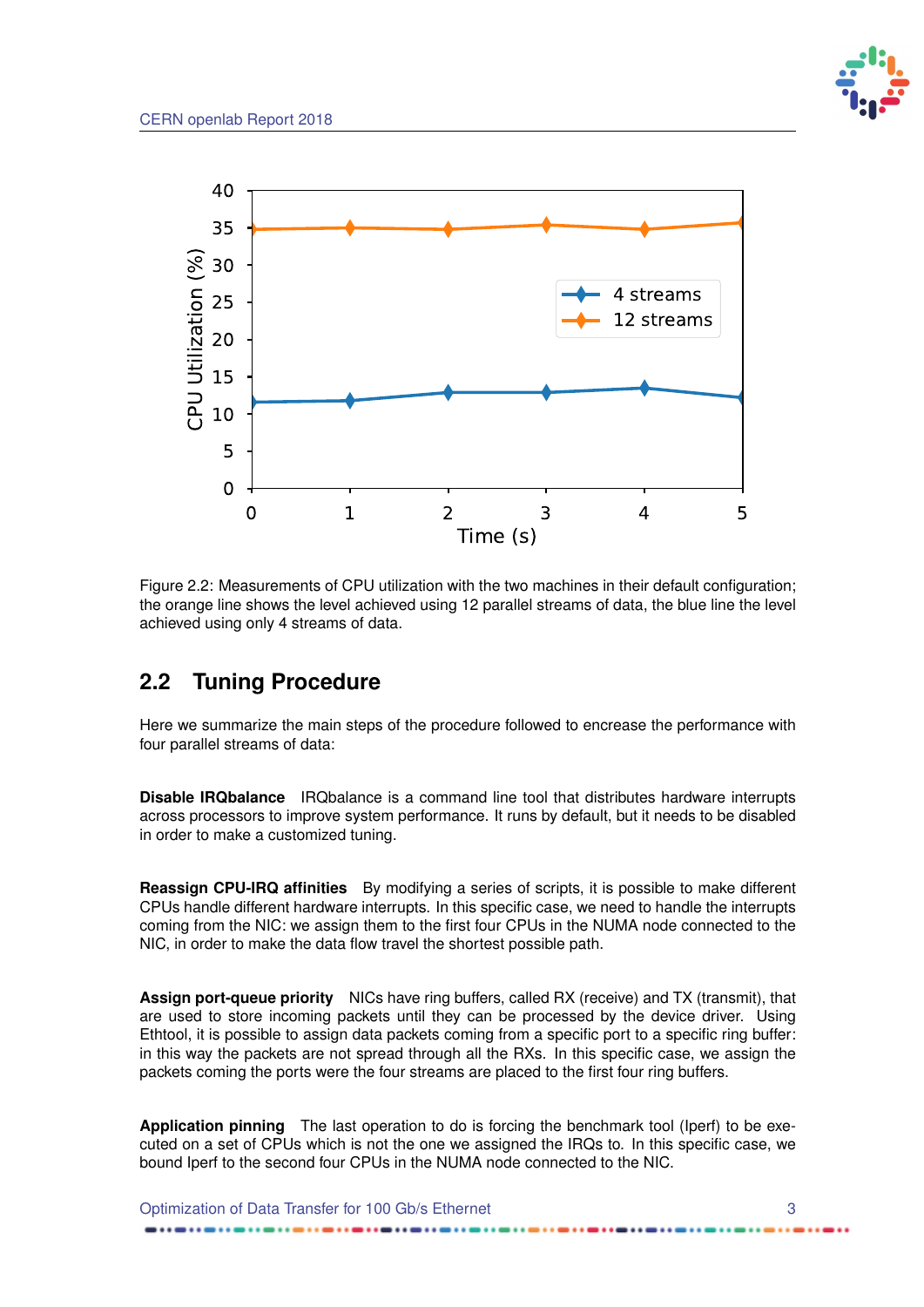#### **2.3 Results**

The measurements of bandwidth and CPU utilization after the tuning, compared with the results obtained in the default configuration, are shown in Figs. [2.3](#page-6-0) and [2.4.](#page-7-0) On both sides they are very good, since the bandwidth is almost the maximum allowed and the CPU utilization is lower than the one reached by the four streams in their default configuration.

<span id="page-6-0"></span>

Figure 2.3: Measurements of bandwidth before and after the tuning. The green line is the level reached with four streams after the tuning, the orange and blue lines are the same shown in Fig. [2.1](#page-4-2)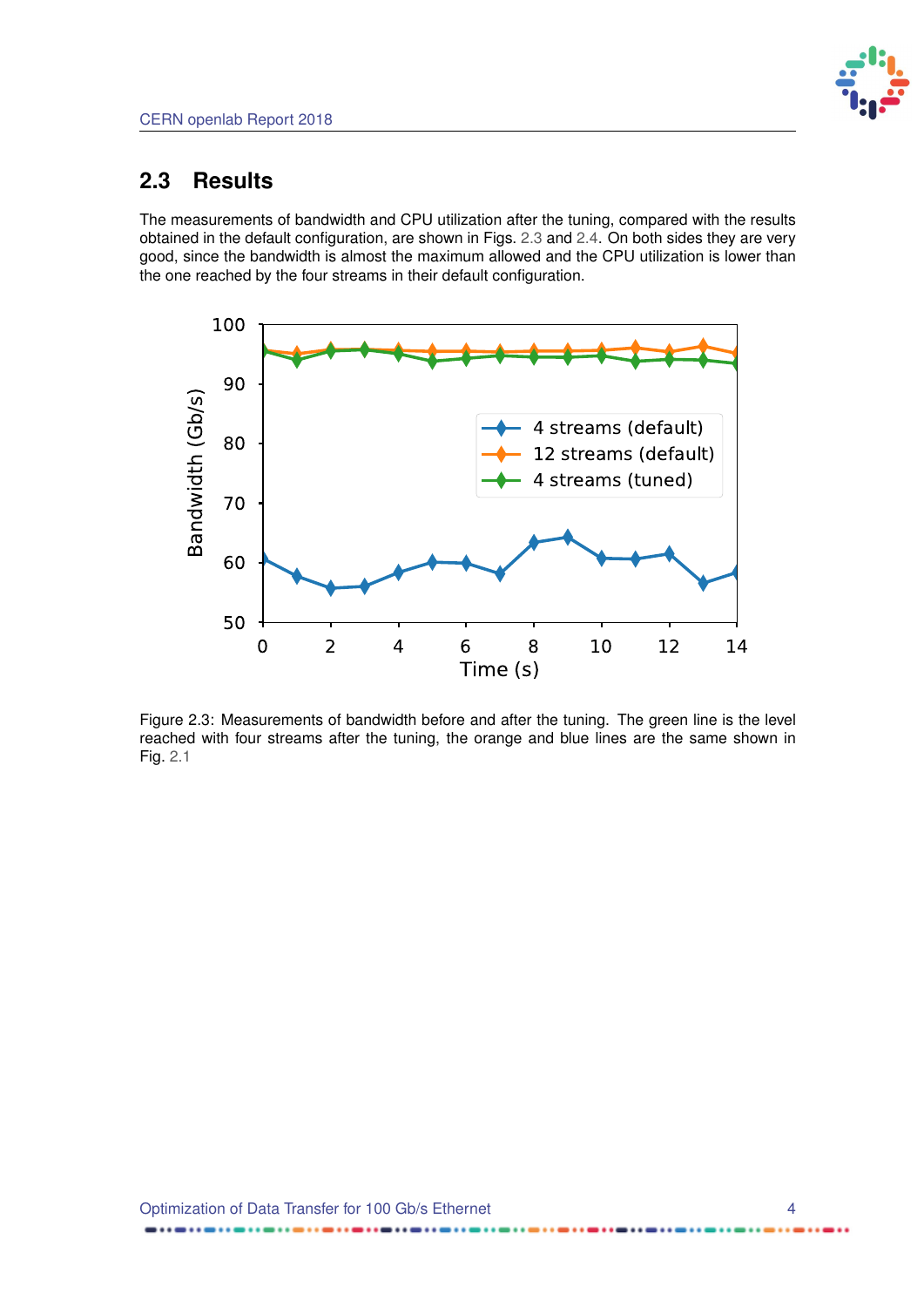

<span id="page-7-0"></span>

Figure 2.4: Measurements of CPU utilization before and after the tuning. The green line is the level reached with four streams after the tuning, the orange and blue lines are the same shown in Fig. [2.2](#page-5-2)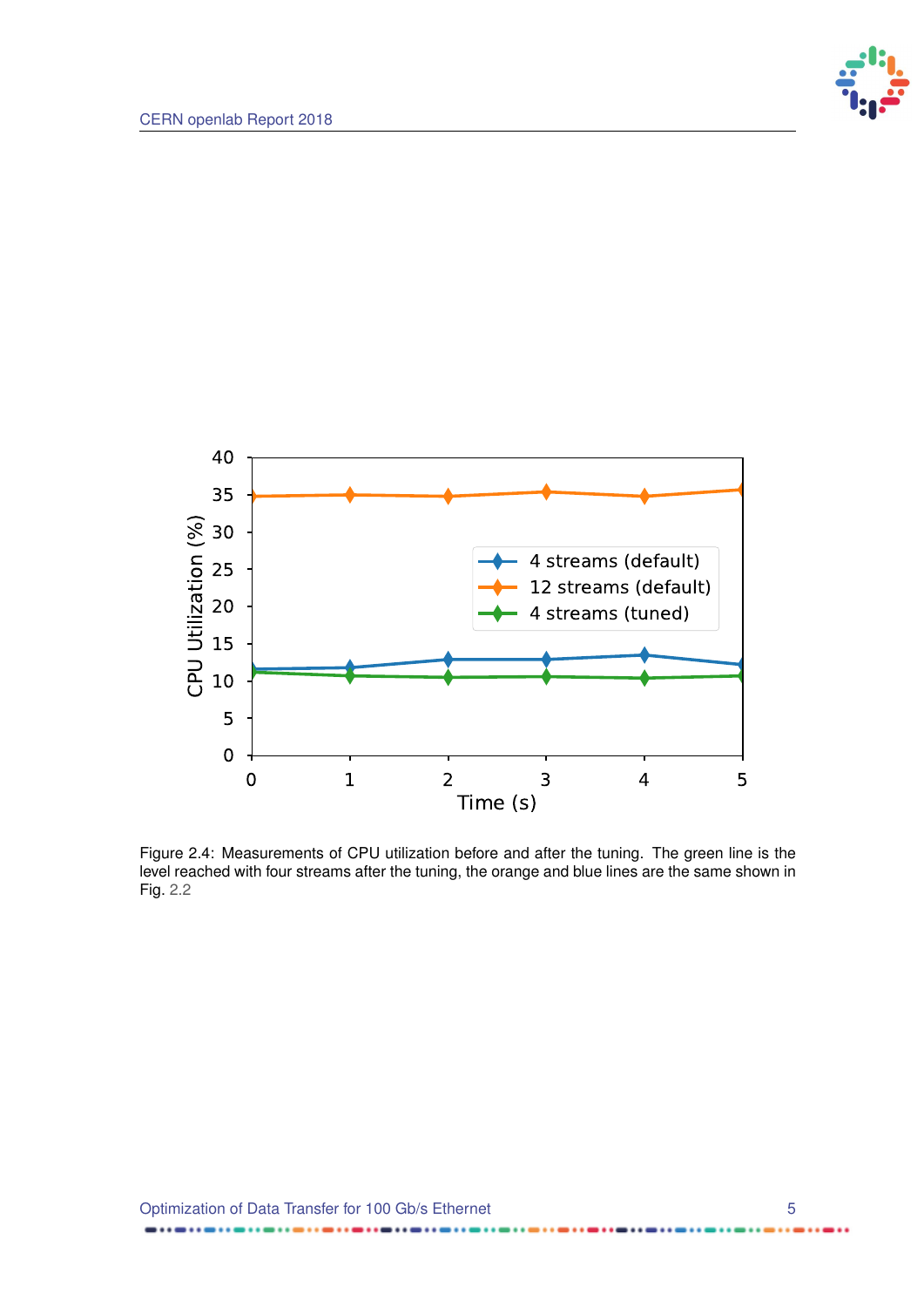

## <span id="page-8-0"></span>**3. Storage System and DDIO analysis**

In the second part of the project we wrote two programs able to read and write from the disks using 96 streams of data (one for each disk). We will call them "read program" and "write program", depending on the action that they perform. By looking at the curves of the bandwidth as a function of the buffer size, we should also be able to say if and under which circumstances DDIO encreases the performance.

#### <span id="page-8-1"></span>**3.1 Read**

In the read program a server is executed on the Server 0 (see Fig. [1.1\)](#page-3-1) while 96 clients are executed on the Server 1. Every stream reads from a disk and sends the content to Server 0. In this case, a high efficiency in terms of throughput is achieved by simply using the function sendfile() instead of the combination of read() and write(), since the user space is not touched.

#### <span id="page-8-2"></span>**3.2 Write**

In this case we still have one server on 0 and 96 clients on 1, but now the server continuously sends data to every client, that instead receives and writes to the disk.

In this case, a high efficiency in terms of throughput can be achieved by using asynchronous I/O operations. Since we could not be able to finish the program on time, the measurements presented here were performed with simple read() and write() operations.

#### <span id="page-8-3"></span>**3.3 Results**

In this section we show the measurements of bandwidth as function of time and buffer size, for both the read and write programs.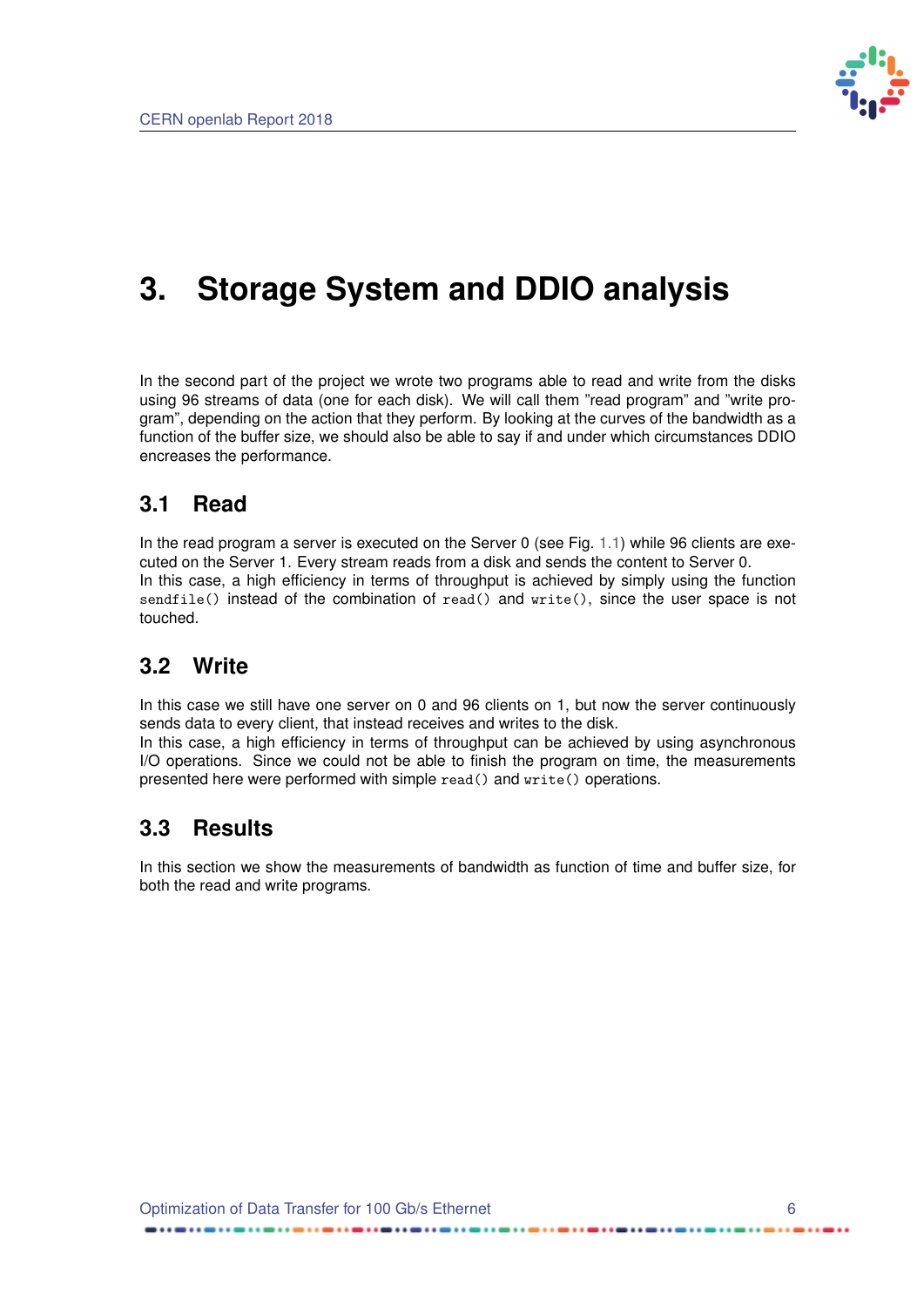



Figure 3.1: Bandwidth as function of time for different buffer sizes going from 1 B to 1 GB in the read program.



Figure 3.2: Bandwidth as function of the buffer size in the read program.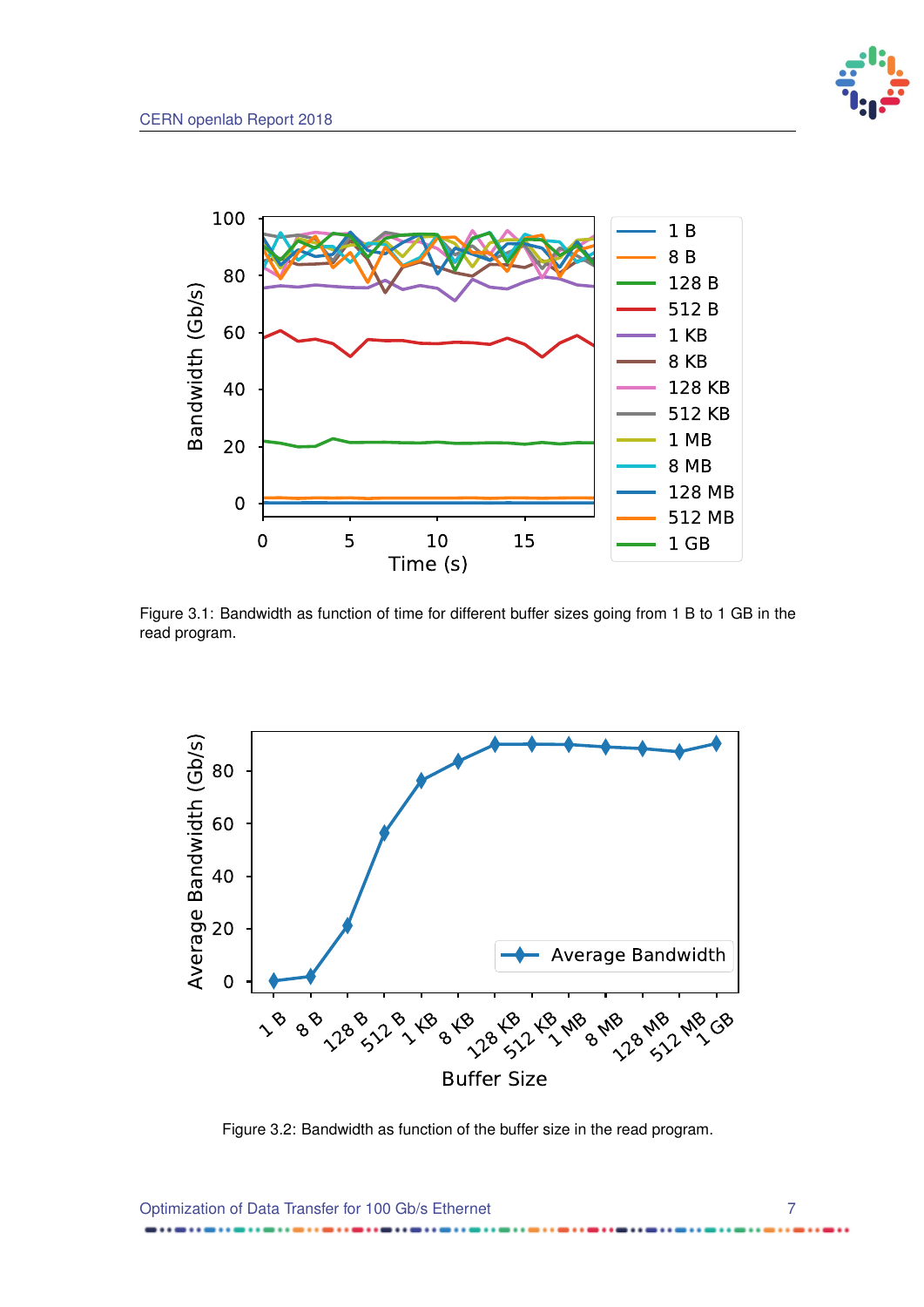



Figure 3.3: Read rate as function of time for different buffer sizes going from 1 B to 1 GB.



Figure 3.4: Read rate as function of the buffer size.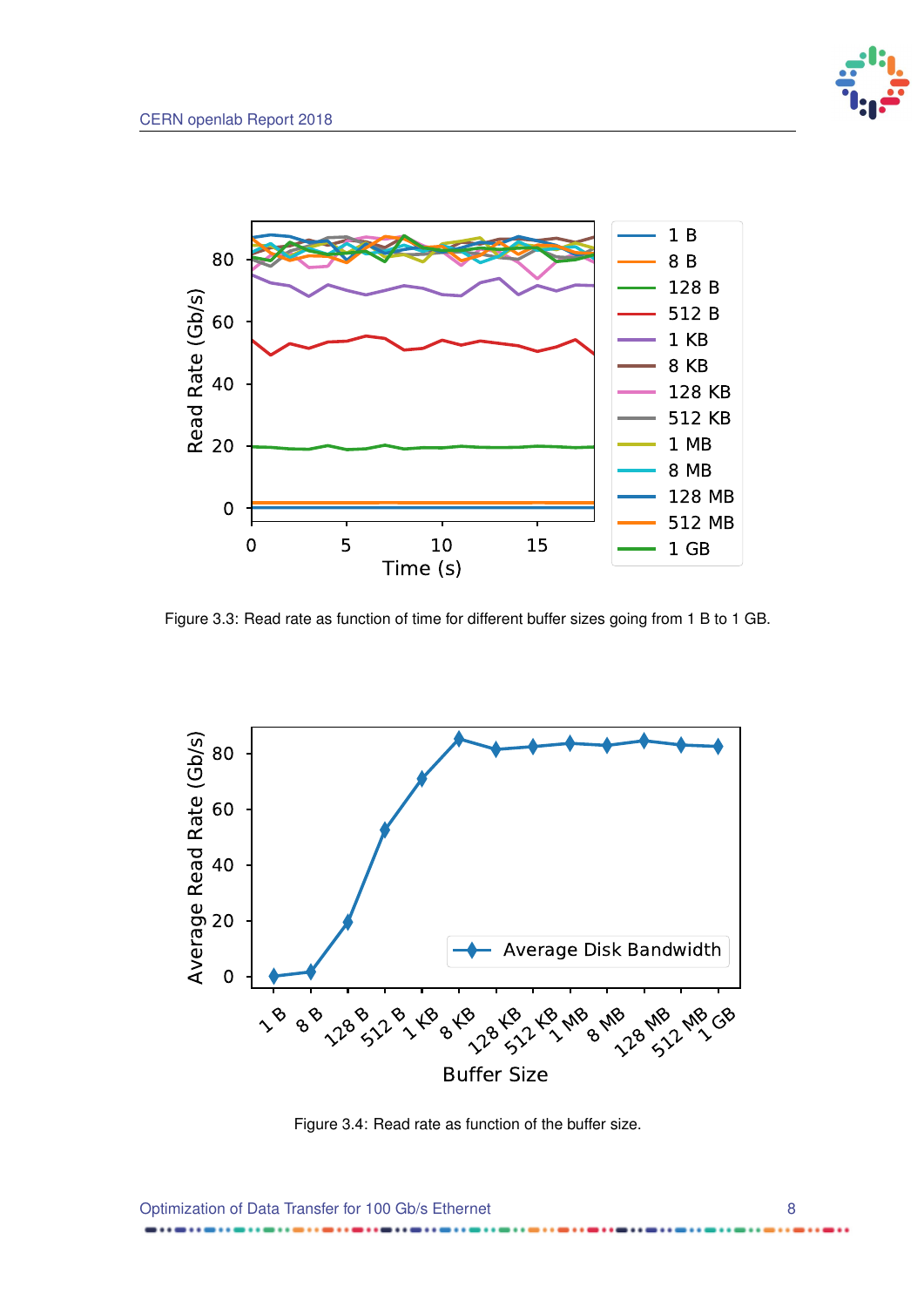



Figure 3.5: Bandwidth as function of time for different buffer sizes going from 1 B to 512 MB in the write program.



Figure 3.6: Bandwidth as function of the buffer size in the write program.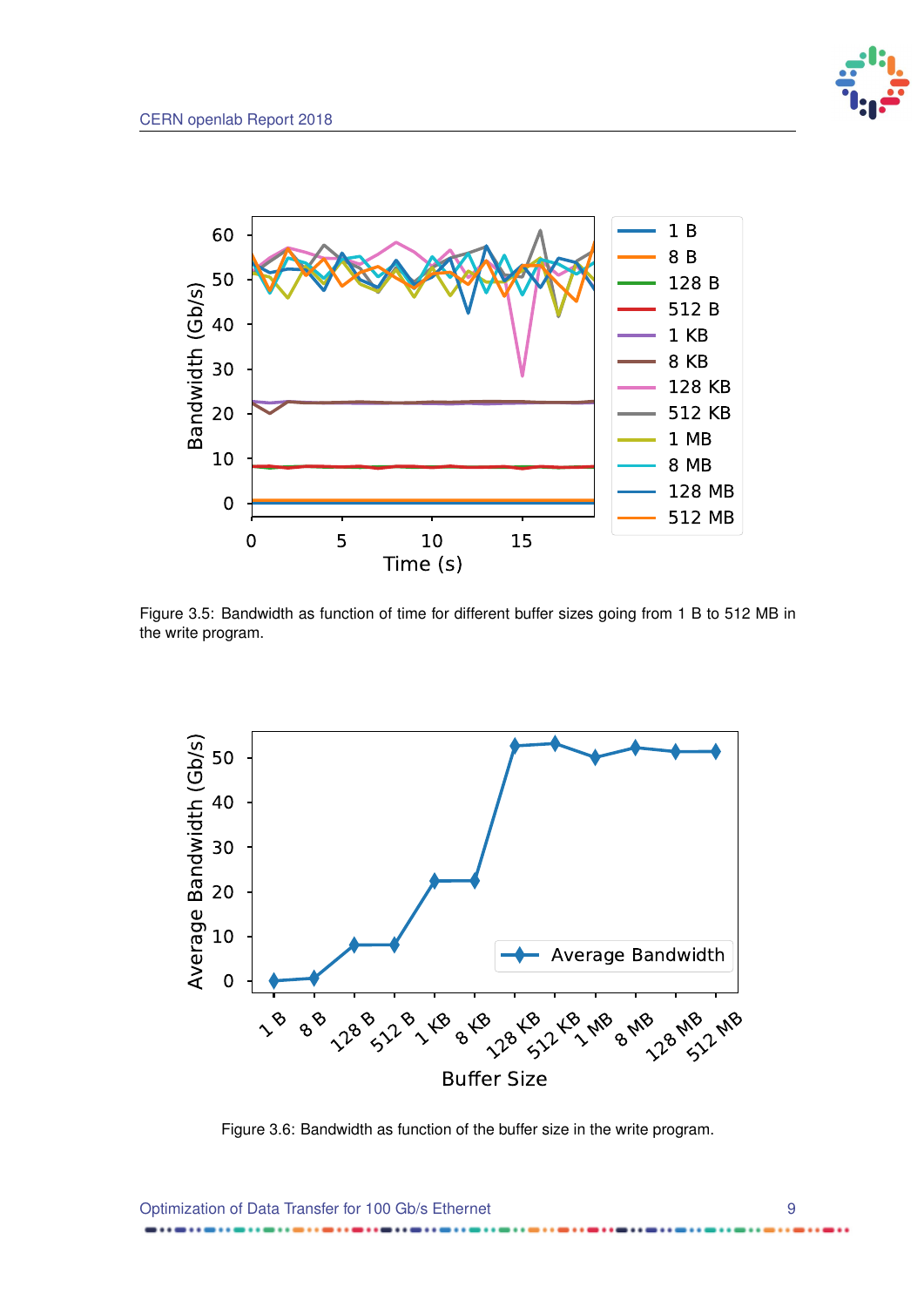



Figure 3.7: Write rate as function of time for different buffer sizes going from 1 B to 512 MB.



Figure 3.8: Write rate as function of the buffer size.

Optimization of Data Transfer for 100 Gb/s Ethernet 100 10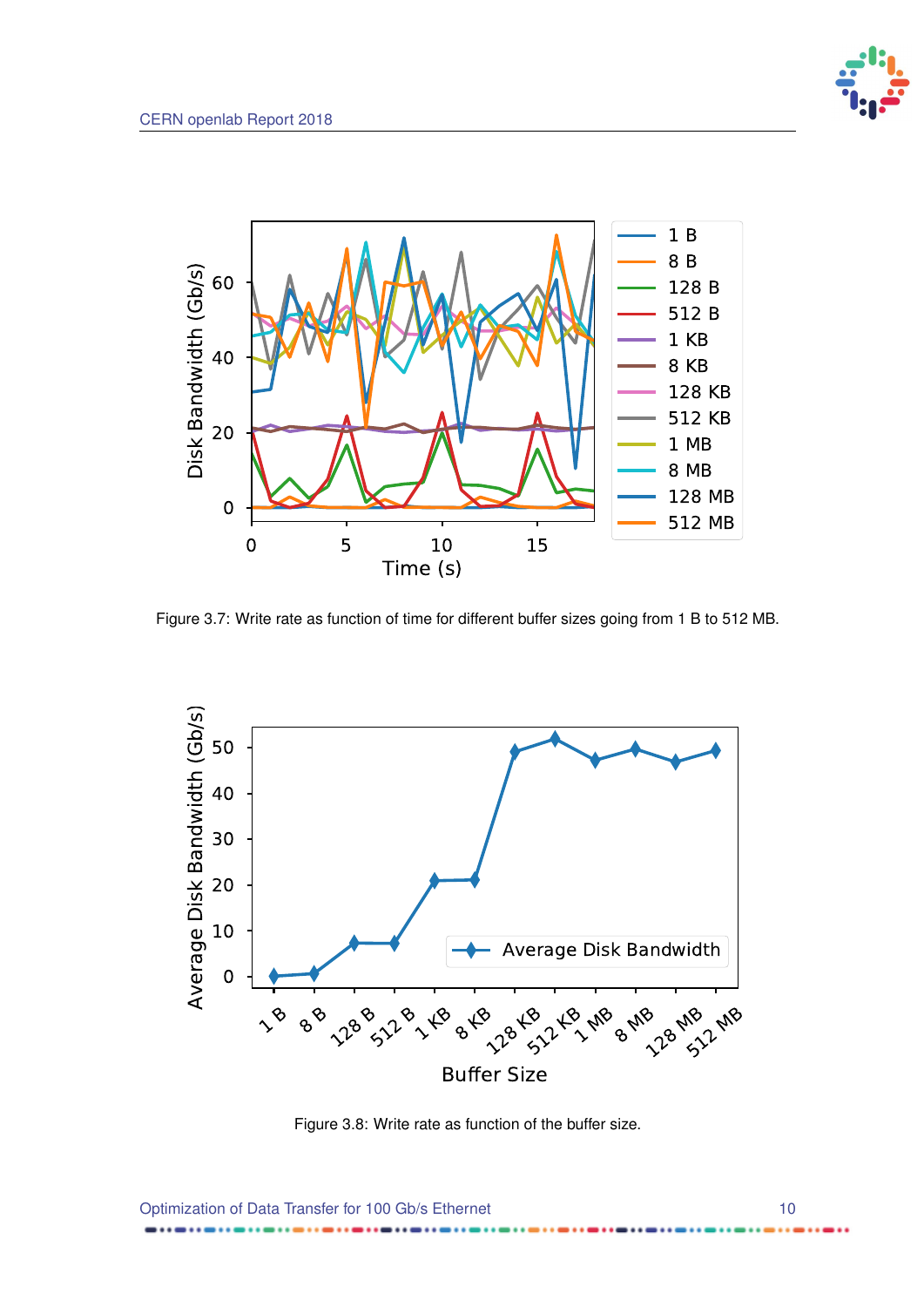

## <span id="page-13-0"></span>**4. Conclusions**

This project was divided into two main parts: in the first one we developed a way to optimize data transfer between two servers, using a low number of parallel streams and decreasing the amount of CPU utilization.

In the second part we performed some measurements of bandwidth and read/write rates as a function of sent package sizes. Since after a size of approximately 128 KB the function becomes almost flat, we can assert that the improvement expected from the DDIO technology was not observed.

.....